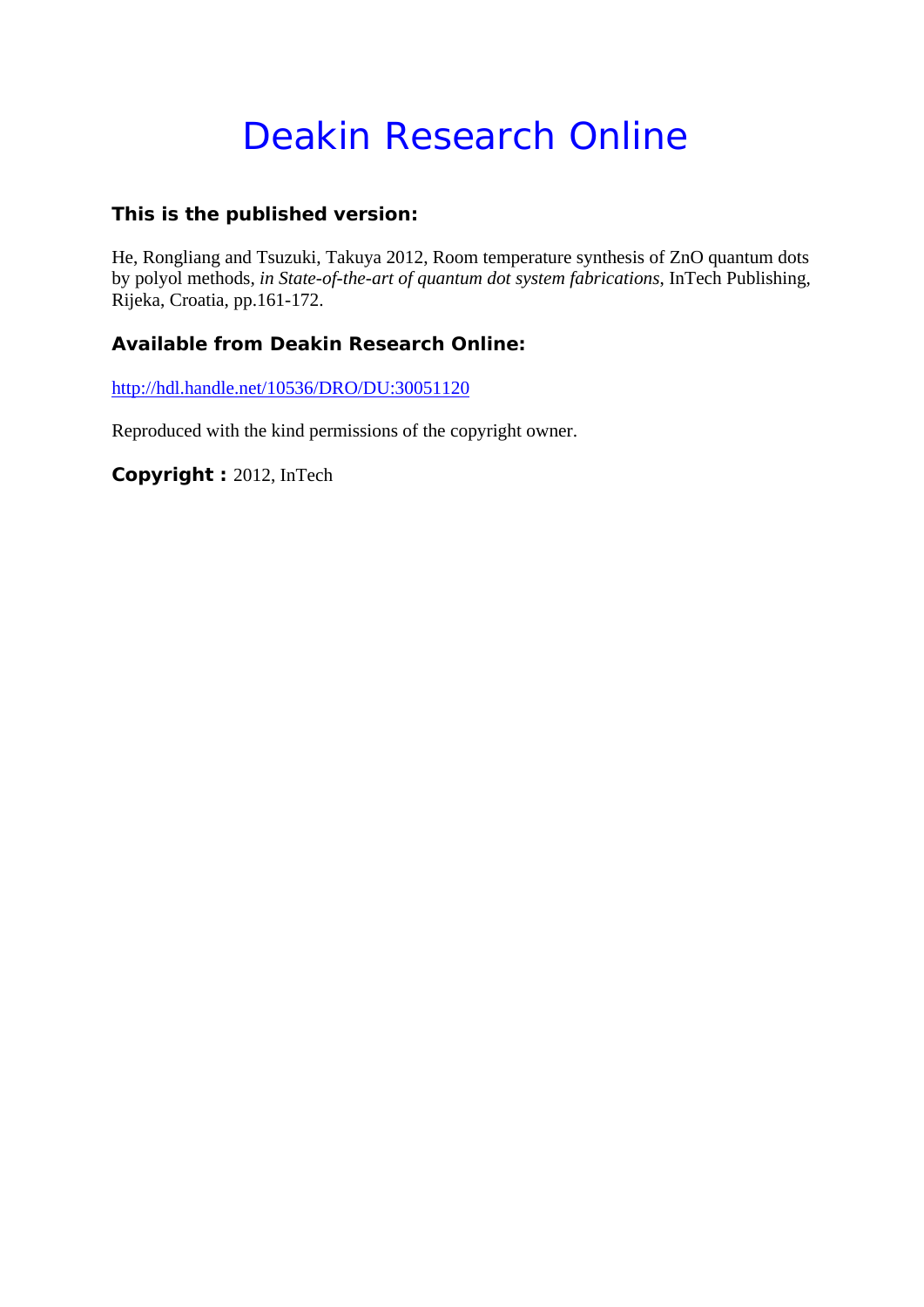## **Room Temperature Synthesis of ZnO Quantum Dots by Polyol Methods**

Rongliang He and Takuya Tsuzuki *Centre for Frontier Materials Deakin University, Geelong Technology Precinct, Geelong, VIC, Australia* 

#### **1. Introduction**

Zinc oxide is an important semiconducting material having a broad range of applications including transparent conductive oxides (Hosono 2007), ultraviolet (UV) light absorbers (Becheri et al. 2008) and photocatalysts (Beydoun et al. 1999). ZnO nanoparticles exhibit quantum size effects when the particle size is smaller than the exciton-Bohr diameter of  $\sim 8$ nm. In the past, many methods to synthesize ZnO quantum dots were investigated, (Zhang et al. 2010; Xiong et al. 2005; Tang et al. 2009; Tsuzuki & McCormick, 2001). Among them, wet chemical synthesis methods, such as sol-gel, hydrothermal and solvothermal methods, are widely used to obtain free ZnO quantum dots that are detached from substrates. However, this approach normally requires surfactants or capping agents to limit the growth of particles below the exciton-Bohr diameter. This causes some drawbacks such as the necessity to have additional steps in the production process to remove the surfactants from nanoparticles and increased chance of contamination. In addition, wet chemical synthesis of ZnO normally requires high reaction temperatures above 100 °C. For example, Tang et al. showed that mono-dispersed ZnO quantum dots can be synthesised in triethylene glycol and demonstrated their promising applications in cell labelling, but the reaction required a temperature as high as  $280 \text{ °C}$  and stearate acid as a surfactant (Tang et al. 2009). When the high temperatures were not used, the reaction takes a considerable time. Xiong et al. synthesised ZnO quantum dots in triethylene glycol using LiOH and zinc acetate and, although the morphology and optical properties of ZnO was controlled by the molar ratio between LiOH and zinc acetate, this reaction required 30 days to complete at the interface between the air and the polyol solution (Xiong et al. 2011).

This chapter reports a series of novel room-temperature methods to synthesize monodispersed ZnO quantum dots in a polyol without using any surfactant additives. Tetraethylene glycol (TEG) was used as the solvent system for the following reasons. TEG is a clear, non-hazardous, inexpensive organic liquid which is miscible with water. TEG has a structural formula of  $H\overline{O}-CH_2-CH_2(-O-CH_2-CH_2)$ <sub>3</sub>-OH and is sufficiently polar to allow many inexpensive salt raw materials to be dissolved. Hence TEG is more economical than other organic solvents to be used for the synthesis. Furthermore, TEG is reported to have much lower affinity to ZnO surface than PEG or other polar solvents, which is advantageous for the separation of resulting nanoparticles from the solvent phase by simple washing with deionised water (Dobryszycki & Biallozor 2001).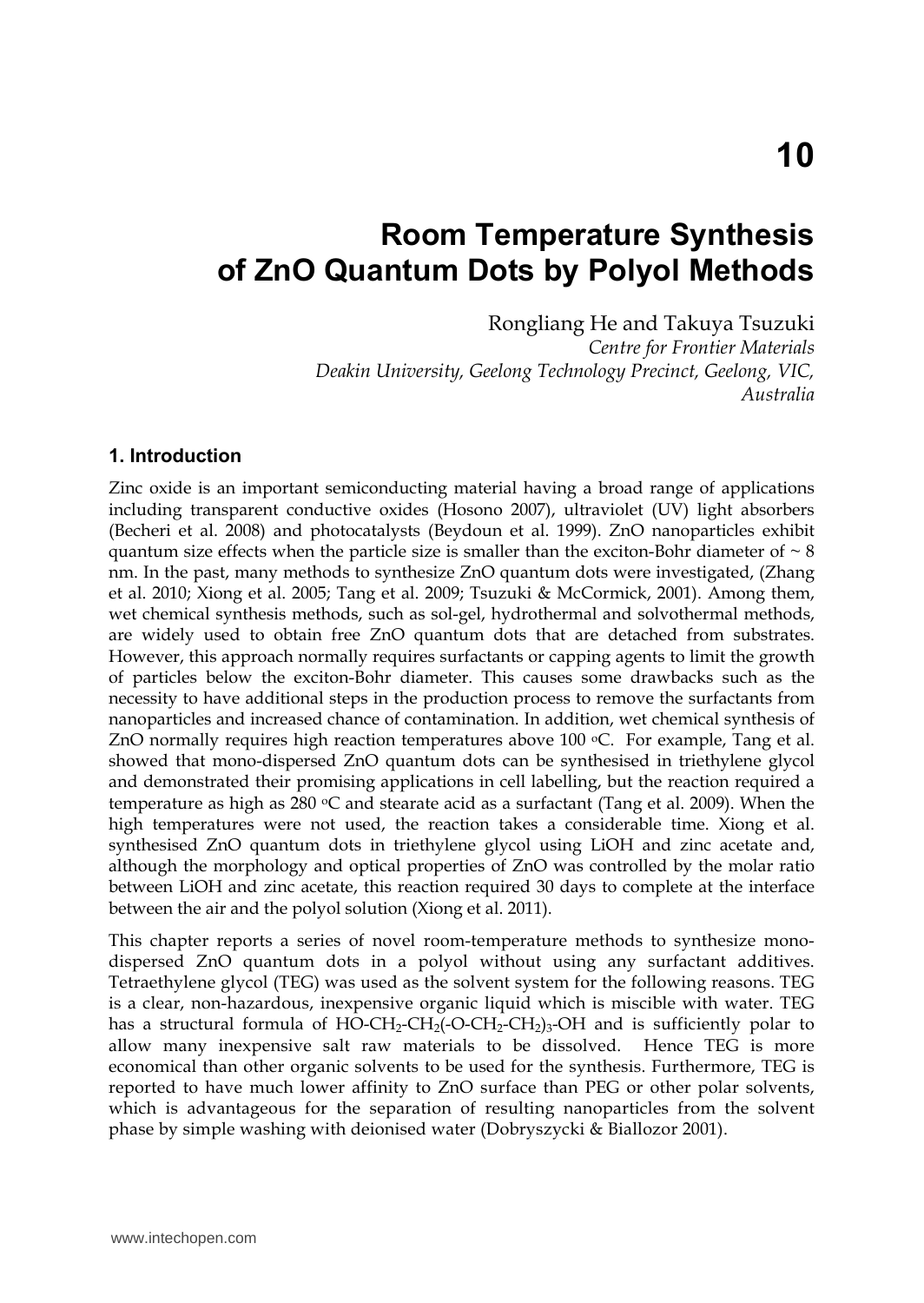In this research, NaOH and  $ZnCl<sub>2</sub>$  were used as raw materials and were directly added into TEG without any surfactant additives. In an aqueous environment,  $ZnCl<sub>2</sub>$  and NaOH normally react readily to form  $Zn(OH)_2$  precipitates. However, it was found that the mixture of ZnCl<sub>2</sub> and NaOH solutions in TEG did not induce the reaction at room temperature without external energy input. In our previous research (He & Tsuzuki 2010), it was found that, the dissolution speed of the ZnCl<sub>2</sub> and NaOH precursors in TEG was quite low at room temperature. Higher temperatures around 60~70 oC were necessary to increase the dissolution speed of the precursors. In this study, it was demonstrated that mechanical agitation and UV light irradiation can be used to initiate the reaction to form ZnO quantum dots at room temperature. It was also found that the size of the quantum dots can be tailored by controlling the process parameters, without additional surfactants or capping agents to limit the particle growth.

The details about the effect of process parameters on particle size, physical properties (bandgap, photoluminescence, etc.), and the growth mechanism of ZnO quantum-dots are presented in the following sections.

#### **2. Mechanically induced room temperature synthesis of ZnO quantum dots in TEG**

This section describes the activation of the formation of ZnO quantum dots by mechanical milling at room temperature.

#### **2.1 Experimental**

In a typical synthesis, 30 ml of tetraethylene glycol (TEG, 99%, Sigma-Aldrich Ltd) was placed in a sealed plastic container with 0.952g ZnCl<sub>2</sub> (98%, Fluka, Sigma-Aldrich Ltd., NSW, Australia), 0.56g NaOH pellets (97%, Chem-Supply, SA, Australia) and 10g ZrO<sub>2</sub> milling balls (0.8-1 mm). Then, the precursors were milled for 2 hours using a Spex 8000 mixer/mill to form ZnO quantum dots at room temperature. The prepared quantum dots were sedimented and washed with ethanol using a centrifuge at the speed of 7000 rpm (Eppendorf centrifuge 5417R) until the salinity of the supernatant becomes less than 100 ppm.

The morphology of the ZnO-TEG colloid was studied by transmission electron microscopy (TEM), using a Jeol 2100 microscope with the beam energy of 200 kV. TEM specimen was prepared by evaporating a drop of nanoparticle dispersion on a carbon-coated specimen grid. Particle size distribution was measured by a dynamic light scattering (DLS) method using a Malvern Zetasizer–Nano instrument. UV-vis spectra were obtained using a Varian Cary 3E spectrophotometer. Photoluminescence of ZnO quantum dots was measured using a Varian Cary Eclipse fluorescence spectrometer. For TEM, UV-vis spectroscopy, photoluminescence spectroscopy and DLS measurements, as-prepared ZnO-TEG colloid was used in an diluted form without washing to remove reaction by-products.

The crystal phase and crystallite size were studied by powder X-ray diffraction (XRD) on an X-ray diffractometer (Panalytical X'Pert PRO MRD) with Cu-Kα radiation at a step width of  $0.02^{\circ}$  ( $\lambda$ =1.54180 Å). The presence of TEG on the ZnO quantum dots was investigated by Fourier transform infrared spectroscopy (FTIR) using a Bruker Vertex 70 instrument. For XRD and FTIR measurements, washed and dried quantum dots were used.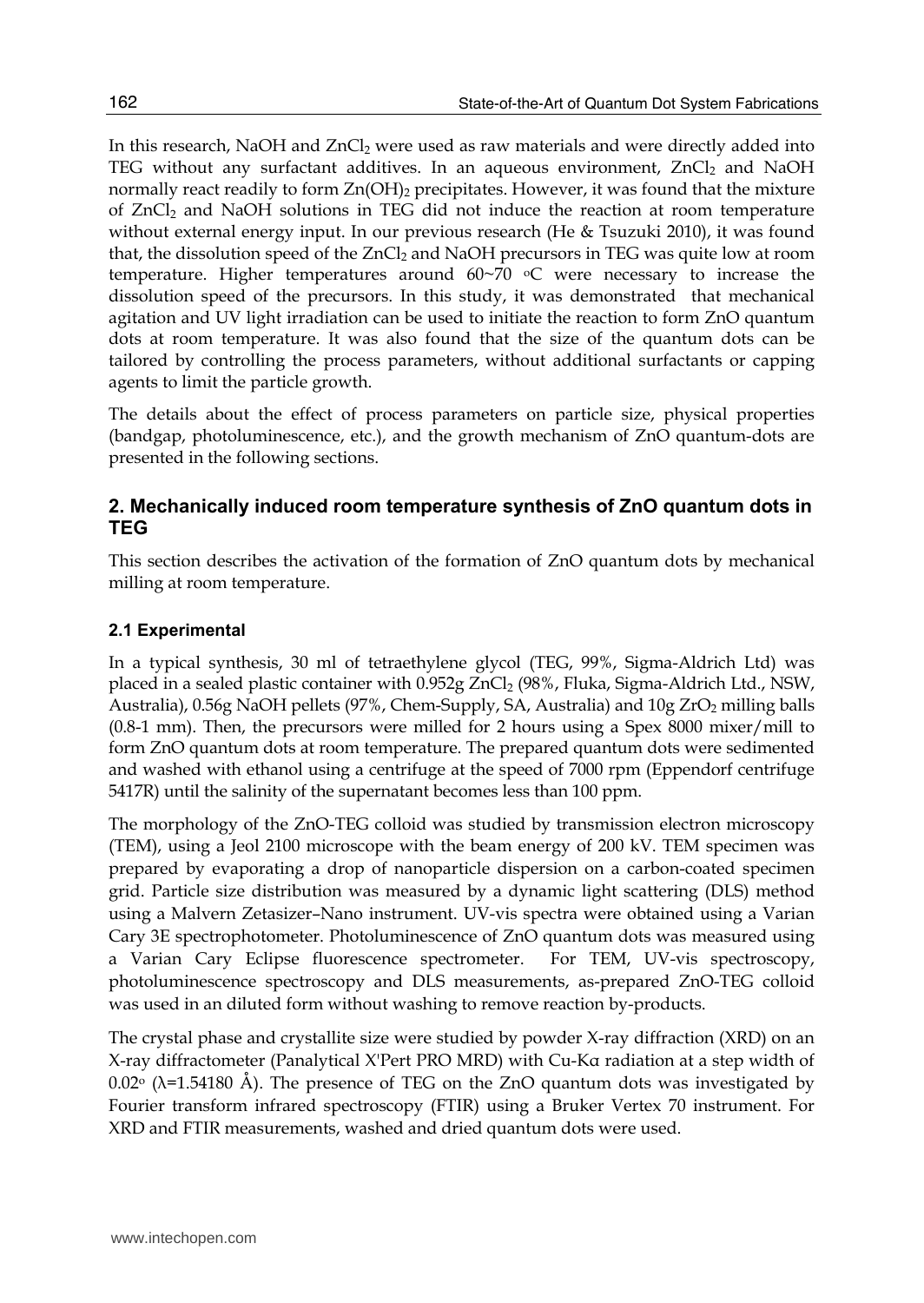#### **2.2 Results and discussions**

The raw materials, NaOH and ZnCl<sub>2</sub> powders, were not readily soluble in TEG at room temperature without mechanical energy input. After the ball milling process, NaOH and ZnCl<sub>2</sub> powders were completely dissolved and no sedimentation was observed in the TEG solution. The pH value of the solution was around 8 after 2 hours of milling, which indicated the consumption of OH- during milling through the reaction between Zn and OH ions. The solution was yellowish and visually transparent. However, when a laser beam was shone onto the as-milled sample, the Tyndall effect was displayed as shown in Figure 1(a), indicative of the presence of quantum dots in the TEG. The bright-field TEM image shown in Figure 1(b) revealed that the size of the synthesized ZnO quantum dots were around 3-5 nm. However, most of the quantum dots appeared to form clusters on the TEM grid. Further high-resolution TEM study shown in Figure 1(c) revealed that the lattice fringes of the particles run in the same direction across the whole structure, indicating that the single quantum dot possessed good crystallinity. Most of the quantum dots were less than 5 nm. The results of particle sizing using the DLS technique support the TEM observation (Figure 1(d)). In the TEG-diluted solution of the as-milled sample, over 90% of the quantum dots were under 5 nm in diameter and average particle size was 3.1 nm.

The crystal structure was also confirmed by XRD (Figure 2) where only the wurtzite phase corresponding to the standard crystallographic data in the JCPDS-ICDD index card No. 36- 1451 was observed, indicating that the synthesized powder consisted of a single phase. The crystal size calculated from the diffraction peak broadening using the Scherrer equation was around 4.6 nm, in good agreement with the result of TEM and DLS studies.

The ZnO quantum dots showed significantly high dispersion stability in the TEG solution even after a long aging time; no precipitation was observed after 1 month of aging in the dark environment. In Figure 3(a), it is shown that both fresh and 1-month-aged sample showed identical yellowish colour and transparency. Furthermore, DSL measurements showed that the growth speed of ZnO quantum dots during aging is extremely slow. The particle size increased to only 8-10 nm after 1 month of aging.

It was found that the as-prepared ZnO TEG solution is stable in the glycols but not in water or ethanol. To investigate the dispersion stability of  $ZnO$  quantum dots, 30  $\mu$ l of as-prepared solution was added into 10 ml TEG, ethylene glycol, water and ethanol separately. Then, UV-Vis absorbance measurements were carried out to these diluted ZnO suspensions. In Figure 4, the light scattering effect appeared in the water and ethanol solutions as the higher absorbance values in the visible light range, which indicates the agglomeration of the ZnO quantum dots. However, for the ethylene glycol and TEG solutions, no such absorption or scattering effect was observed in the visible light range, which implies that the quantum dots were well dispersed in the solution without agglomeration.

The absorbance peak position and intensity also varied in the different solutions which revealed the variation of bandgap energy. According to the Tauc's equation, the band gap energy of the nanoparticles can be estimated from the absorbance spectra for direct bandgap semiconductors using the following equation (Tauc et al. 1966):

$$
(\alpha h\nu)^2 \propto h\nu - E_g \tag{1},
$$

where α is the absorption coefficient, *hν* is the photon energy and *Eg* is the Tauc optical bandgap energy. By extrapolating the linear portion of the plot (*αhν*) <sup>2</sup> versus *hν* to the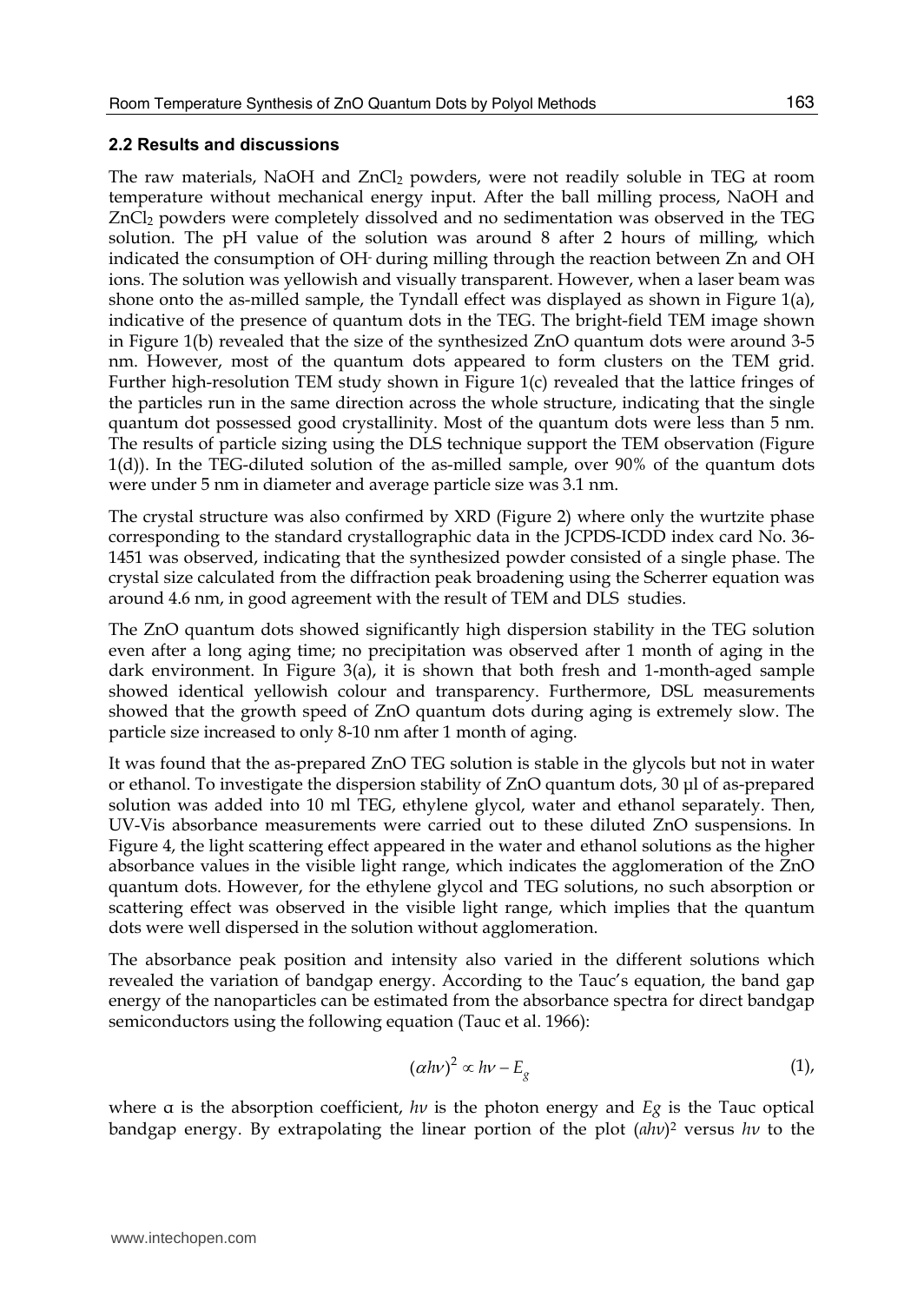

Fig. 1. (a) The Tyndall effect on as-prepared ZnO-TEG solution; (b) bright-field TEM image of as-prepared ZnO; (c) high-resolution TEM image of as-prepared ZnO; (d) size distribution of ZnO in TEG solution.



Fig. 2. XRD patterns of washed ZnO.

 $(ahv)^2 = 0$  axis, the bandgap value was calculated. The insert graph shows that the band gap of ZnO quantum dots is 3.525 eV in water and 3.556 eV in ethanol. These values are smaller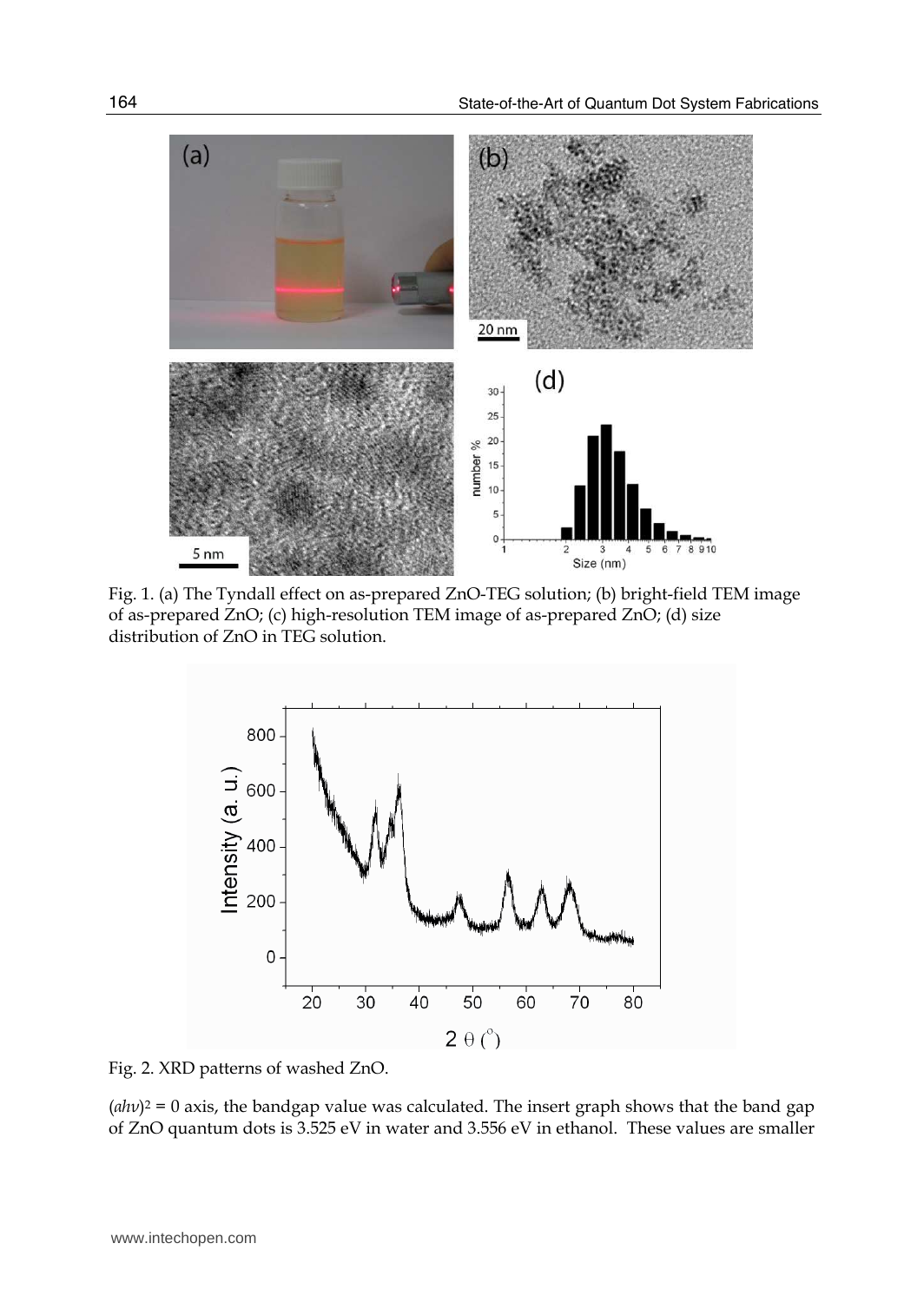than that of ZnO in ethylene glycol and TEG (3.636 and 3.644 eV respectively), because of the weakening of the quantum effect due to agglomeration (Tong et al. 2011). The results also support the observation that the as-prepared ZnO quantum dots have high dispersion stability in the polyol medium.



Fig. 3. (a) Appearance of original and 1 month aged ZnO-TEG colloid, and (b) bright-field TEM image of 1 month aged ZnO quantum dots.



Fig. 4. UV-vis absorbance spectra of ZnO in different solutions. The inset depicts the results of band-gap energy calculation.

The washed sample was also characterized by FTIR to identify the functional groups on the particles to explain its high dispersion stability in TEG. Figure 5 shows FTRI spectra of TEG and washed ZnO quantum dots. The broad peaks at 3420 and 1620 cm-1 correspond to the O-H stretching and bending vibrations, respectively, resulting from the presence of hydroxyl groups on the particle surface. The peaks at 2924 and 1384 cm-1 are attributed to the unsymmetrical stretching and bending vibrations of  $-CH<sub>2</sub>$  groups in glycol, respectively. The other characteristic peaks of TEG at  $1089.4$  and  $888.6$  cm<sup>-1</sup> were also present in the spectrum of ZnO nanoparticles (Vafaee & Ghamsari 2007). The results suggest that the ZnO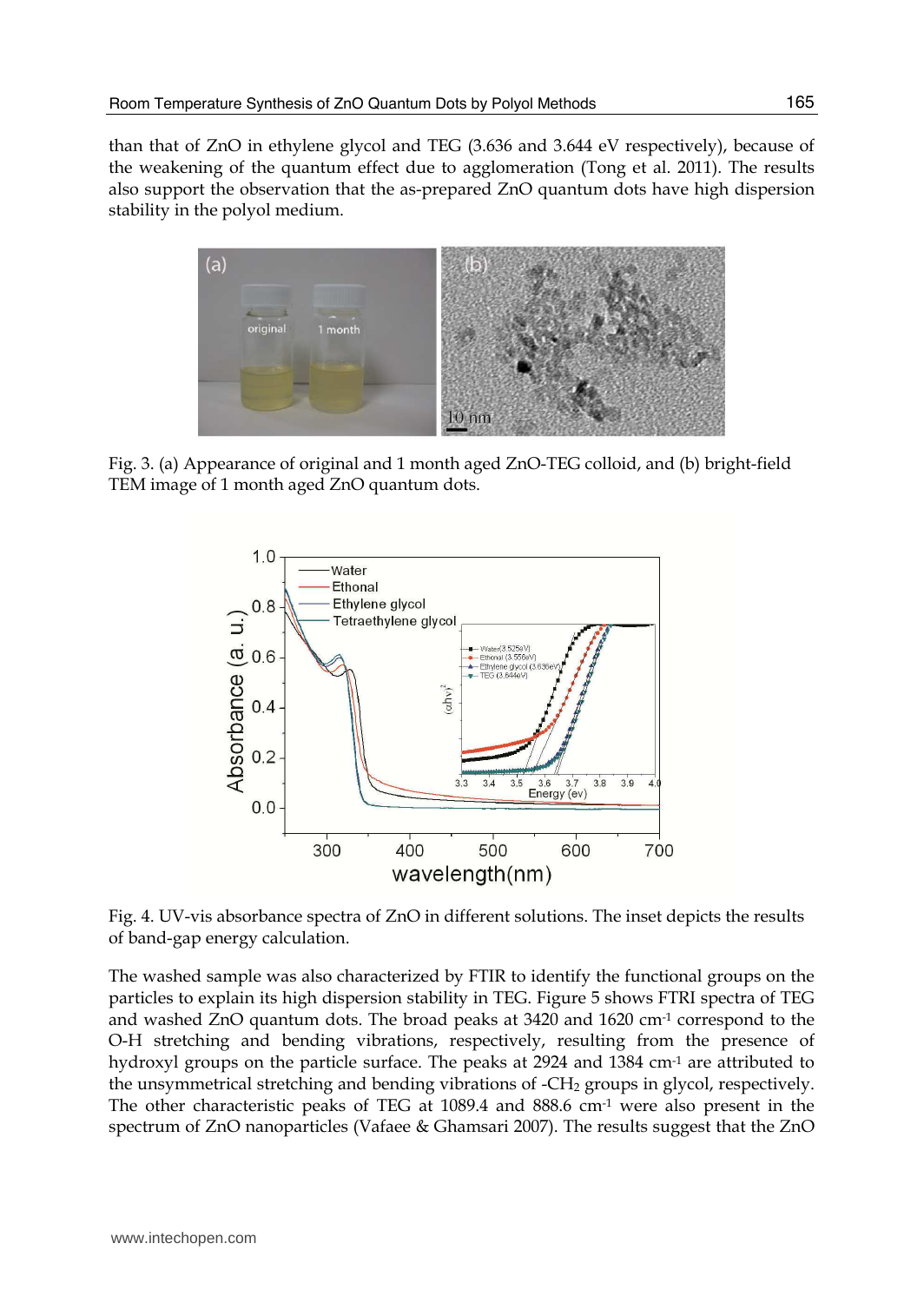quantum dots were capped by TEG molecules even after extensive washing with water to remove TEG. The TEG molecules on the surface of quantum dots may provide steric hindrance to provide high stability in polyol solutions such as ethylene glycol and TEG. When the colloid was diluted by water or ethanol, the Van der Waals force would assemble the quantum dots together to exhibit turbidity.

In our previous research (He & Tsuzuki 2010), it was found that, at room temperature, the  $ZnCl<sub>2</sub>$  and NaOH solutions in TEG did not cause reaction with each other at room temperature and that over  $100 °C$  was required to form ZnO. In order to elucidate the cause of ZnO formation at room temperature by mechanical milling, different amounts of raw materials, that is, a higher concentration (sample A) and a lower concentration (sample B) than the sample described above, were used in this polyol-mechanochemical process as shown in Table 1.



Fig. 5. FT-IR spectra of TEG and washed ZnO.

| Sample ID | $\sim$<br>$\mathbf{r}$ | $N_A$ OH <sup><math>\sim</math></sup> | TEG(m) |
|-----------|------------------------|---------------------------------------|--------|
|           | 1.36                   | $_{\rm 0.8}$                          | ÏU     |
| ້         | 0.408                  | 0.24                                  | 3U     |

Table 1. Components of raw materials.

After the ball milling process, both solutions of sample A and sample B exhibited a yellowish and transparent appearance. Then, UV-vis absorbance spectra and photoluminescence spectra were taken on the sample A and sample B  $(30µl - 10ml)$  without washing to remove the reaction by-products. Figure 6 shows the UV-vis absorbance spectra of diluted sample A and sample B. It is evident that only sample A has the typical ZnO absorption peak around 340 nm. No absorption peaks can be observed for sample B, indicating that no ZnO quantum dot was synthesised after 2 hours of mechanical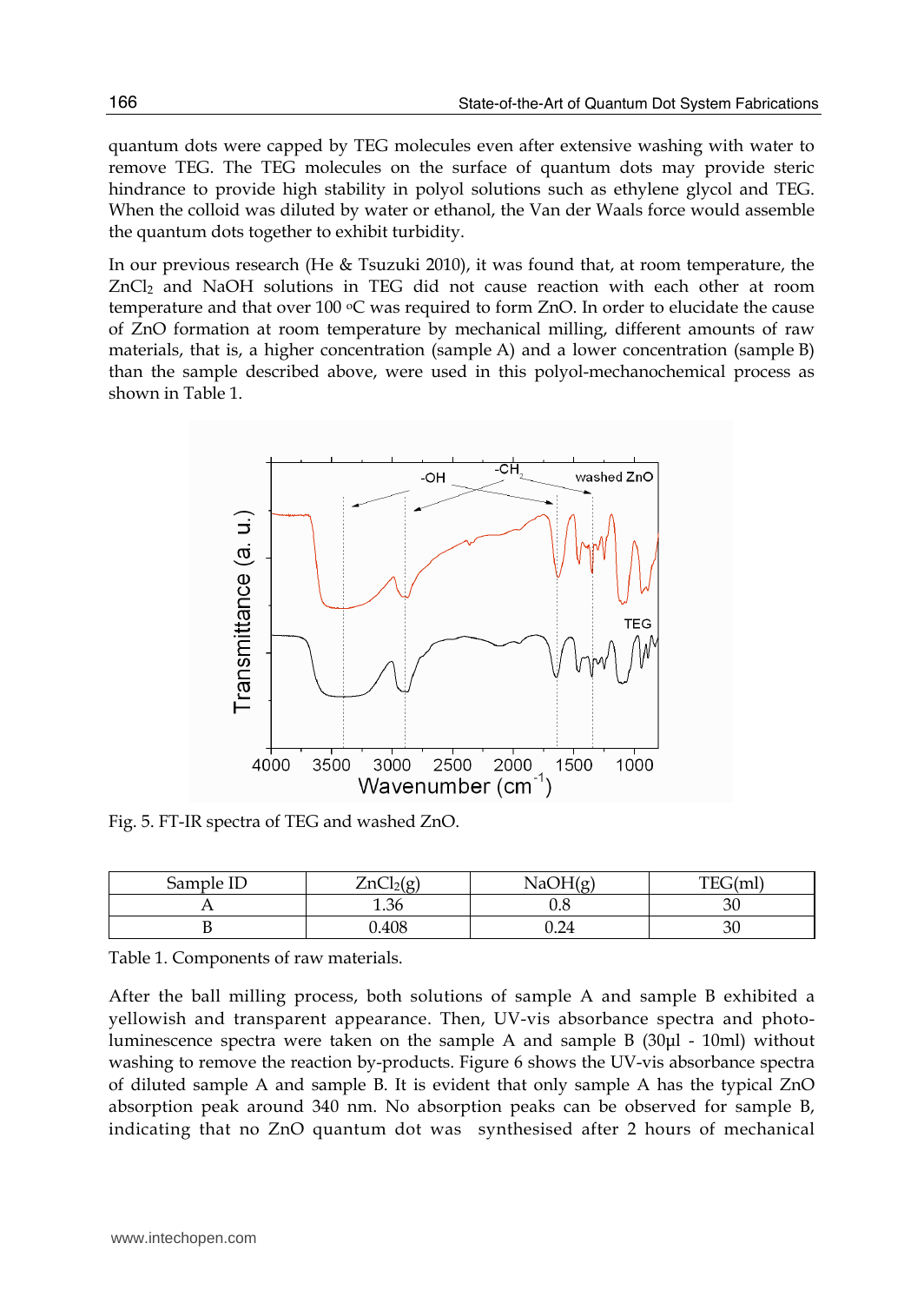

Fig. 6. UV-vis absorbance spectra of diluted sample A and sample B. The inset depicts the reaction process.

milling. Hence, only high concentration of raw materials in the solution resulted in the synthesis of ZnO quantum dots at room temperature using mechanical energy input.

The schematic illustration inserted in Figure 6 gives the possible reaction mechanism involved in the synthesis process. Generally, the hydroxyl groups at both ends of a glycol molecule act as electron donors, giving their lone-pair electrons to those that are electron deficient such as a metal cation, leading to the formation of stable Zn-TEG chelates (Larcher et al. 2003). The formation of stable zinc chelates prevents Zn ions from directly react with OH $\cdot$  to form  $Zn(OH)_2$  at room temperature without other external energy input.

When mechanical energy was introduced to the system, Zn-TEG chelates were de-stabilised and Zn ions are released from the chelates to react with OH- to form ZnO. When the quantity of raw materials in the TEG solution is lower, the released Zn ions tend to form Zn-TEG chelate again before reacting with OH- , due to the lesser chance to encounter OH- in the very close proximity of original Zn-TEG chelates and the strong affinity of TEG to form chelates. This model, however, does not explain why the pH of the as-milled solution of sample B is nearly neutral despite the lack of the formation of ZnO, which is a subject of future study.

In Figure 7, photoluminescence emission spectra of sample A and sample B is shown. Sample A had an emission peak at 525 nm while the emission peak of sample B appeared at 472 nm. The inset photo in Figure 7 shows the difference in the colour of the emitted light, yellow for sample A and blue for sample B. The yellow emission at 500–550 nm was also observed by other research groups who prepared ZnO quantum dots by sol-gel methods (Xiong 2010; Wang et al. 2006; Goharshadi et al. 2011). According to the van Dijiken model, the yellow emission light in sample-A stemmed from the transition of an electron from the conduction band to a deep bandgap level associated with surface defects or oxygen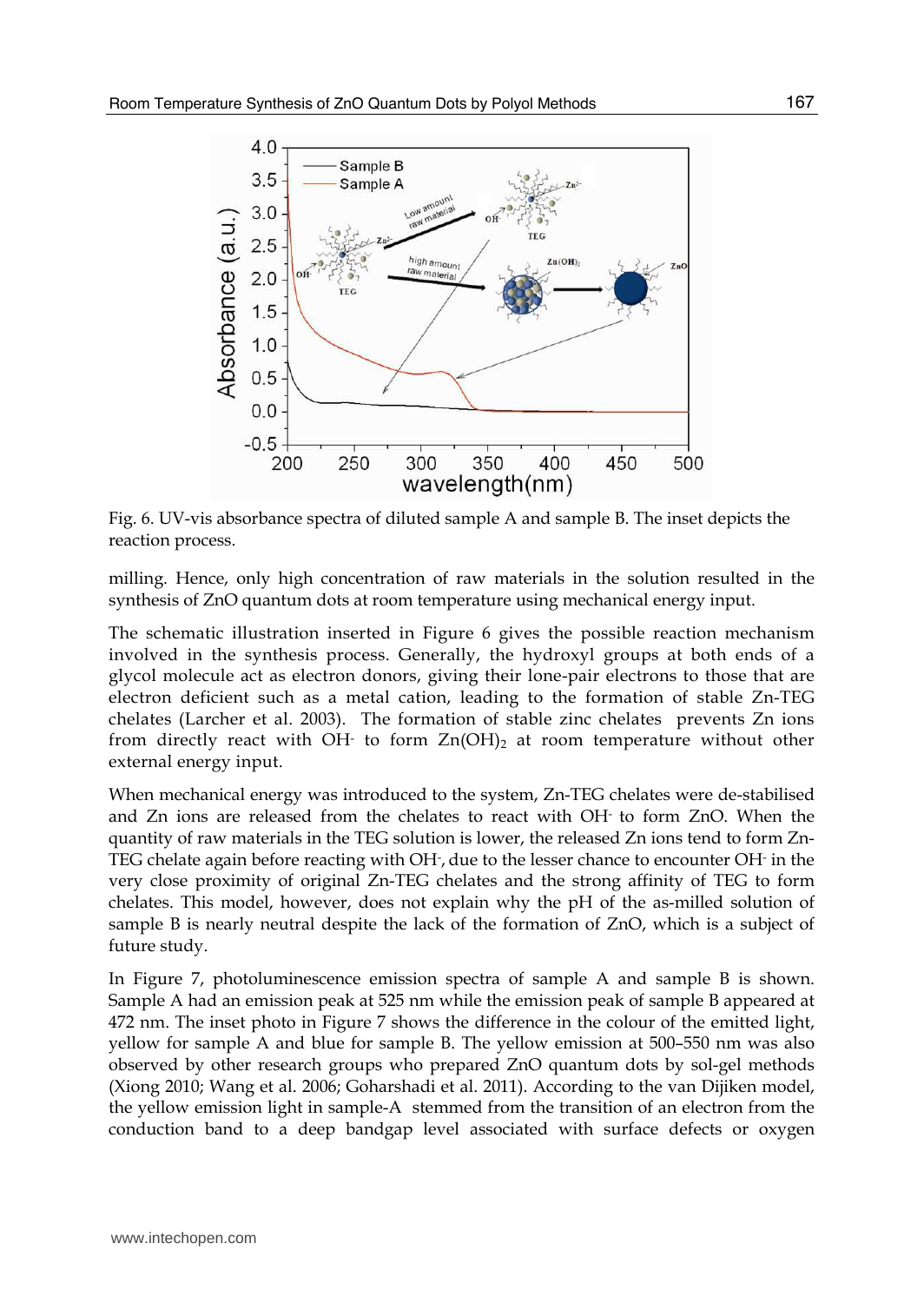vacancies (van Dijken et al. 2000). ZnO was not present in sample B. Hence the blue emission the blue emission may have arisen from the Zn-TEG chelates and the photoluminescence may be related to metal assisted ligand-to-ligand charge transfer and an intra-ligand π-π\* transition (Gronlund et al. 1995; Bauer et al. 2007), which should be confirmed by further study.



Fig. 7. Photo luminescence emission spectra of diluted sample A and sample B. The inset depicts the colours or emission light under UV light irradiation.

#### **3. UV induced room temperature synthesis of ZnO quantum dots in TEG**

This section describes the activation of the formation of ZnO quantum dots by UV irradiation at room temperature.

#### **3.1 Experimental**

The synthesis of Zn-TEG chelates was performed firstly by mixing 30 ml of TEG (99%, Sigma-Aldrich Ltd), 0.408g ZnCl2 (98%, Fluka, Sigma-Aldrich Ltd., NSW, Australia), 0.24g NaOH pellets (97%, Chem-Supply, SA, Australia) and 10g ZrO<sub>2</sub> milling balls (0.8-1 mm) together and then ball milling the mixture in a Spex 8000 mixer for 2 hours. This is the same procedure as for preparing the sample B in the previous section. Then, UV-light was irradiated on the as-prepared Zn-TEG chelates solution with continuous stirring in an ice bath. The as-prepared ZnO-TEG colloidal suspension was directly diluted for the characterization by transmission electron microscopy (TEM), UV-vis spectroscopy, photoluminescence spectroscopy and dynamic light scattering (DLS) measurements.

#### **3.2 Results and discussions**

Figure 8 shows the UV-vis absorbance spectra of the solution that was irradiated for up to 8 hours. It is evident that the absorption peak around 300-350 nm gradually appeared when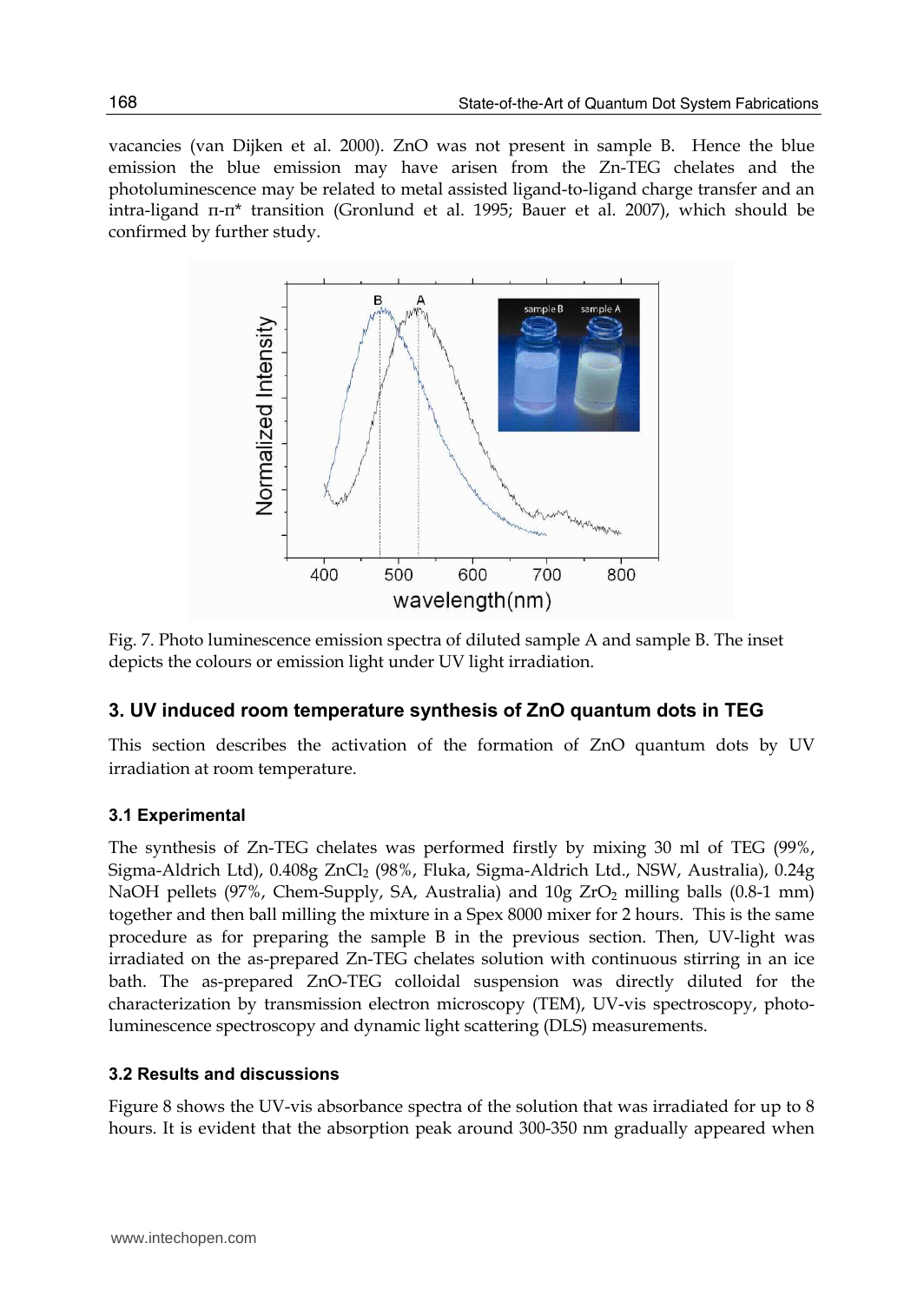the exposure time was prolonged over 2 hours, indicative of the formation of ZnO quantum dots. For the sample that was irradiated for 2 hours, the absorption peak appeared at 300 nm which is a much smaller wavelength than that of bulk ZnO. After irradiation for 4 hours, the peak intensity nearly doubled and the peak position was red-shifted to 316 nm, which is attributed to the increase of the number of nucleated ZnO quantum dots and the further growth in particle size. After 8 hours of UV exposure, the peak intensity did not increase much, while the peak position was further red-shifted to 324 nm. The results indicate that the formation of ZnO quantum dots had completed after 4 hours of UV irradiation and that agglomeration or particle growth occurred afterwards. The inserted photo in Figure 8 was taken under UV-light to show the colour of photoluminescence emission. The high intensity of green-yellow emission under UV-light irradiation was an evidence for the presence of ZnO quantum dots and their excellent photoluminescence properties.



Fig. 8. UV-Vis absorbance spectra of UV-light irradiated TEG solution. The inset depicts the colours of emission light under UV light irradiation.

Because of the strong quantum size effect on the absorption peak energy, the average particle diameter of the ZnO quantum dots can be estimated using the following equation based on the effective mass model (Kumbhakar et al. 2008):

$$
d = 2 \times \frac{-0.3049 + \sqrt{-26.23012 + \frac{10240.72}{\lambda_p}}}{-6.3829 + \frac{2483.2}{\lambda_p}}
$$
 (2),

where  $\lambda_p$  is the optical bandgap wavelength. The average diameter thus calculated was 2.6 nm, 3.0 nm and 3.2 nm for the samples irradiated for 2 hours, 4 hours and 8 hours, respectively.

The estimated particle sizes are in good agreement with the sizes observed under TEM (Figure 9). For the sample irradiated for 2 hours, mono-dispersed ZnO nanoparticles were found to have sizes of  $\sim$ 2 nm. These particles had a low contrast in the TEM images against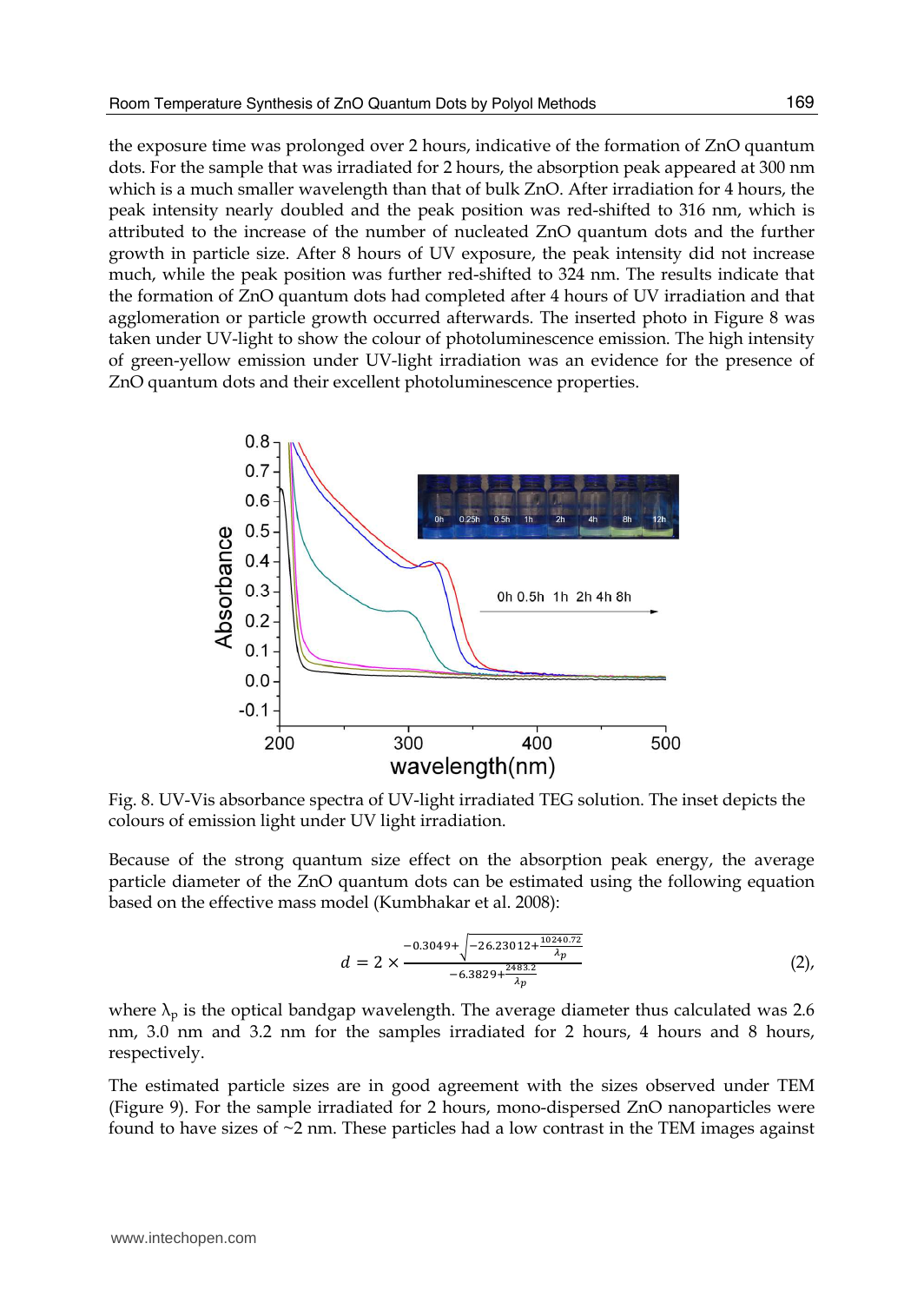the carbon film background, possibly due to their low crystallinity. For the sample irradiated for 4 hours, the sizes of primary particles were similar to those of the sample irradiated for 2 hours. However, the image contrast was higher than that of the sample irradiated for 2 hours, implying improved crystallinity. Heavier agglomeration was also found, which may have caused the weakening of quantum size effects and, in turn, the redshift of the absorption peak.

Although further investigation is necessary to elucidate the mechanism of the UV-light induced room temperature reaction, the possible model is proposed as follows: Firstly, UVlight degrades Zn-TEG chelates to release zinc ions into TEG. It is reported that UV light irradiation can degrade metal chelates to release metal ions (Sun & Pignatello, 1993). Then, the released Zn ions react with OH- ions to form ZnO quantum dots. The newly formed ZnO quantum dots act as a photocatalyst under UV light, by photo-excited electrons and holes creating free radicals when ZnO quantum dots contact with oxygen and water molecules in TEG. The free radicals will decompose the remaining Zn-TEG chelates, releasing more Zn ions to react with OH- ions that increases the number of ZnO quantum dots to be formed. Furthermore, the photo-generated free radicals decompose the TEG on ZnO quantum dots. This weakens the steric hindrance effect of the surface TEG and hence induces particle agglomeration and an increase in crystal size, which results in the red-shift of the optical absorption edge as shown in Figure 8.



Fig. 9. Bright-field TEM images of ZnO quantum dots synthesized under the UV-irradiation for (a) 2 hours, and (b) 4 hours.

#### **4. Conclusion**

In this chapter, novel near-room-temperature methods to synthesize ZnO quantum dots using a polyol were presented. TEG was used as the solvent system in order to enable safe, economical and facile synthesis of free-standing quantum dots. No surfactant or capping agent to limit the particle size growth was added into the reactant mixture. Although  $ZnCl<sub>2</sub>$ and NaOH can react readily to form  $Zn(OH)_2$  precipitates in an aqueous environment, the mixture of ZnCl2 and NaOH solutions in TEG did not induce the reaction at room temperature without external energy input. It was found that mechanical agitation and UV light irradiation can be used to initiate the reaction to form ZnO quantum dots at room temperature. The nanoparticles consisted of  $\sim$  3 - 5 nm sized crystalline primary particles and showed a quantum size effect as a blue-shift of the bandgap energy. It is suggested that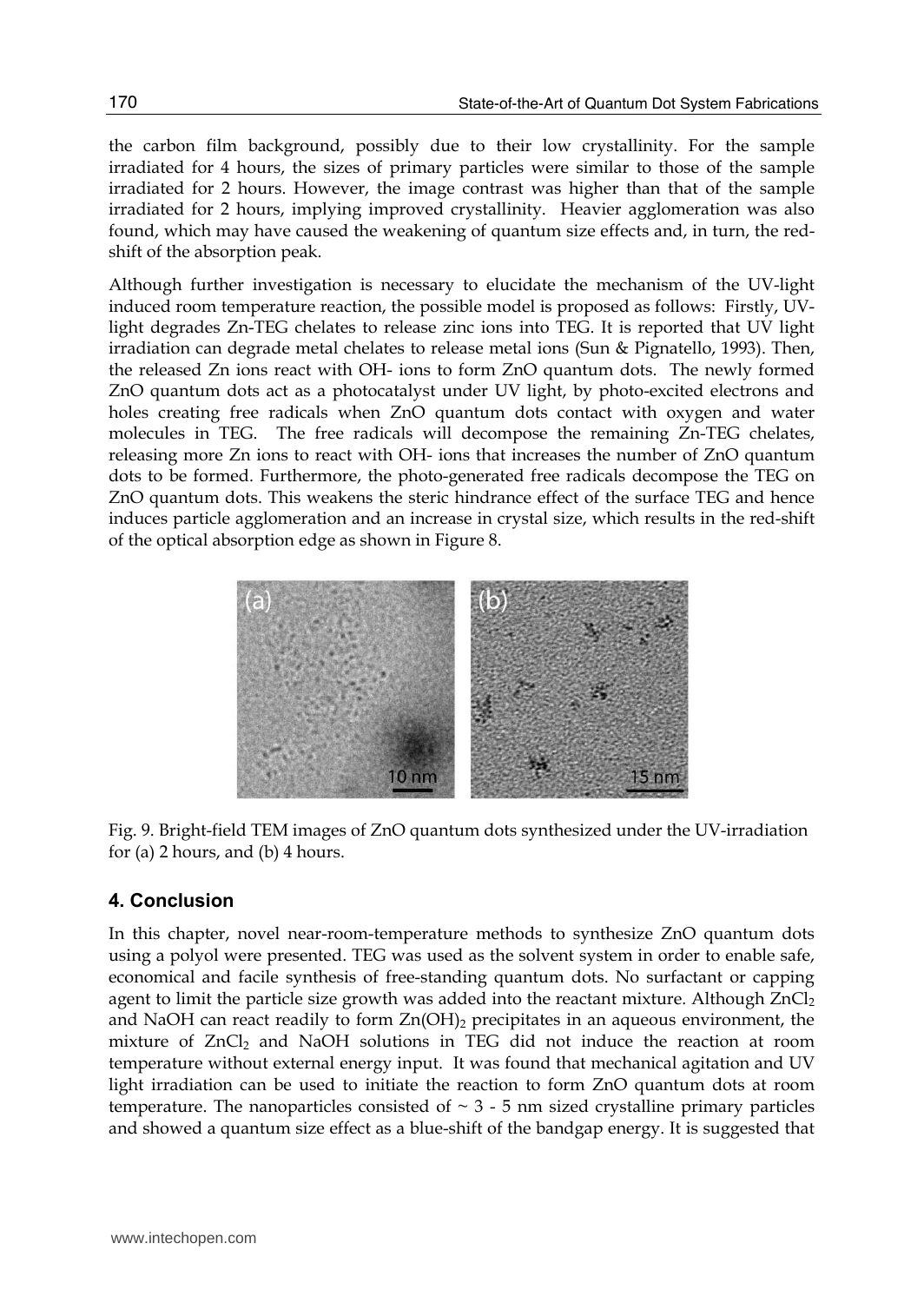TEG did not only act as a solvent for the reactants but also acted as a surfactant to limit the size of the primary nanoparticles. TEG molecules may bond with ZnO through hydrogen bonding between the –OH group of the surface of ZnO nanoparticles and the –OH terminal of TEG molecules, providing a steric hindrance effect to give high dispersion stability in TEG.

It was proposed that Zn ions form Zn-TEG chelates in TEG and that UV-light irradiation or mechanical milling releases Zn ions from Zn-TEG chelates to form ZnO quantum dots. Further investigation is required to elucidate the reaction mechanism. Extended X-ray absorption fine structure analysis and NMR measurements will allow the conformation of Zn-TEG chelate formation and subsequent release of Zn by UV-irradiation and mechanical milling. The in-depth understanding of the reaction mechanism helps optimise the synthesis conditions to obtain ZnO quantum dots with tailored properties. It is also important to identify the advantages of ZnO quantum dots produced using this method, over the ZnO produced using other methods, in terms of properties and performances in key applications areas such as photocatalysis, gas-sensing, bio-marking and photoluminescence devices.

It is expected that this new synthesis method is applicable for the production of other quantum dots in a safe and scalable manner. In order to further develop the knowledge and techniques on this new method, it is also necessary to investigate the applicability of this method to the synthesis of non-oxide nanoparticles.

#### **5. References**

- Bauer, C.A.; Timofeeva, T.V.; Settersten, T.B.; Patterson, B.D.; Liu, V.H,; Simmons, B.A. & Allendorf, M.D. (2007). Influence of Connectivity and Porosity on Ligand-Based Luminescence in Zinc Metal−Organic Frameworks. *Journal of the American Chemical Society,* Vol. 129, No. 22, pp. 7136-7144, ISSN 0002-7863
- Becheri, A.; Durr, M.; Lo Nostro, P. & Baglioni, P. (2008). Synthesis and characterization of zinc oxide nanoparticles: application to textiles as UV-absorbers. *Journal of Nanoparticle Research,* Vol. 10, No. 4, pp. 679-689, ISSN 1388-0764
- Beydoun, D.; Amal, R.; Low, G. & McEvoy, S. (1999). Role of Nanoparticles in Photocatalysis. *Journal of Nanoparticle Research,* Vol. 1, No. 4, pp. 439-458, ISSN 1388- 0764
- Dobryszycki, J. & Biallozor, S. (2001). On some organic inhibitors of zinc corrosion in alkaline media. *Corrosion Science,* Vol. 43, No. 7, pp. 1309-1319, ISSN 0010-938X
- Goharshadi, E.K.; Abareshi, M.; Mehrkhah, R.; Samiee, S.; Moosavi, M.; Youssefi, A. & Nancarrow, P. (2011). Preparation, structural characterization, semiconductor and photoluminescent properties of zinc oxide nanoparticles in a phosphonium-based ionic liquid. *Materials Science in Semiconductor Processing,* Vol. 14, No. 1, pp. 69-72, ISSN 1369-8001
- Gronlund, P.J.; Burt, J.A. & Wacholtz, W.F. (1995). Synthesis and characterization of luminescent mixed ligand zinc(II) complexes containing a novel dithiol ligand. *Inorganica Chimica Acta,* Vol. 234, No. 1-2, pp. 13-18, ISSN:0020-1693
- He, R.L. & Tsuzuki, T. (2010). Low-Temperature Solvothermal Synthesis of ZnO Quantum Dots. *Journal of the American Ceramic Society,* Vol. 93, No. 8, pp. 2281-2285, ISSN 0002-7820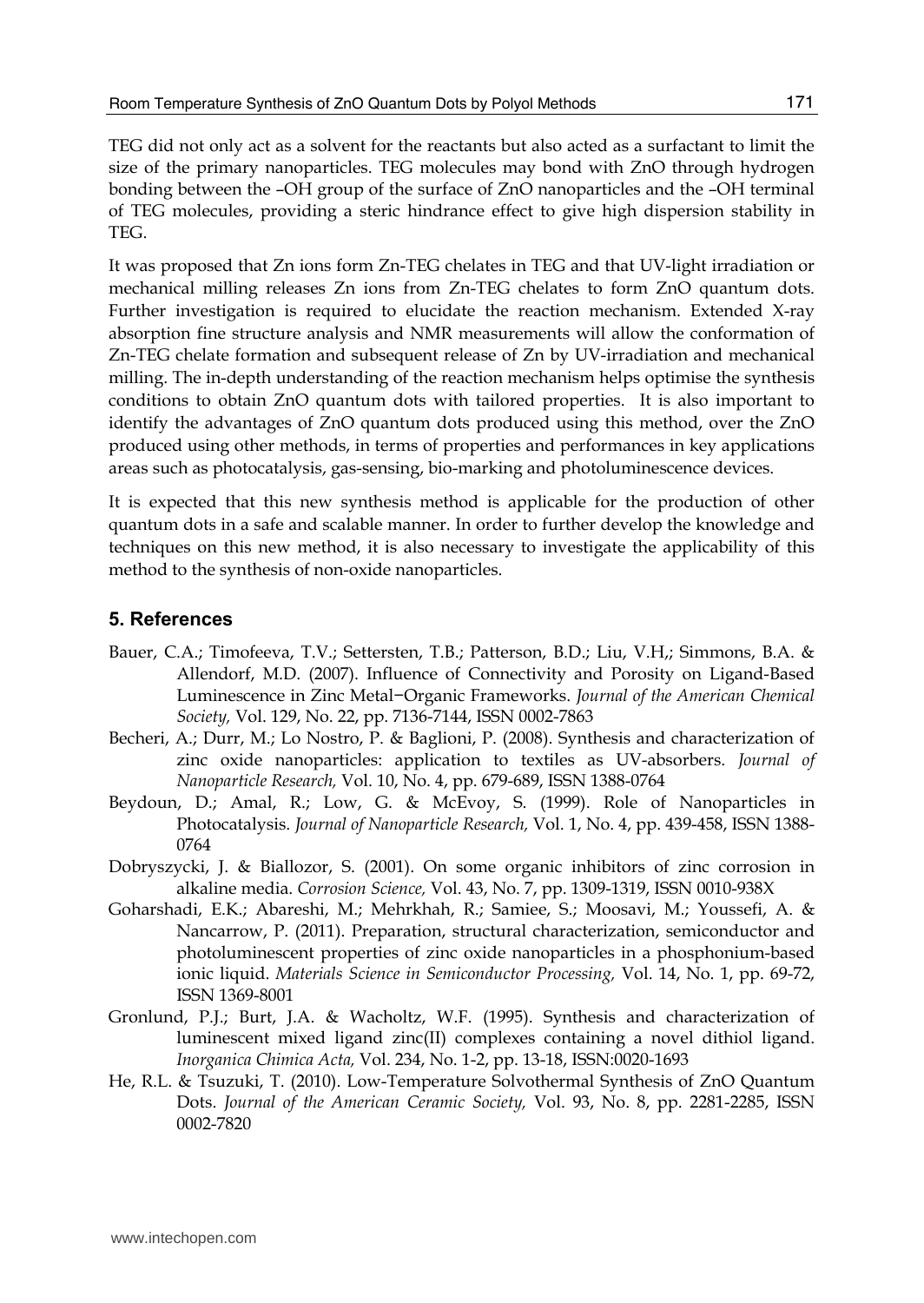- Hosono, H. (2007). Recent progress in transparent oxide semiconductors: Materials and device application. *Thin Solid Films,* Vol. 515, No. 15, pp. 6000-6014, ISSN 0040-6090
- Kumbhakar, P.; Singh, D.; Tiwary, C.S. & Mitra, A.K. (2008). Chemical synthesis and visible photoluminescence emission from monodispersed zno nanoparticles. *Chalcogenide Letters,* Vol. 5, No. 12, pp. 387-394, ISSN 1584-8663
- Larcher, D.; Sudant, G.; Patrice, R. & Tarascon, J.M. (2003). Some Insights on the Use of Polyols-Based Metal Alkoxides Powders as Precursors for Tailored Metal-Oxides Particles. *Chemistry of Materials,* Vol. 15, No. 18, pp. 3543-3551, ISSN 0897-4756
- Sun, Y.& Pignatello, J.J. (1993). Activation of hydrogen peroxide by iron (III) chelates for abiotic degradation of herbicides and insecticides in water. *Journal of Agricultural and Food Chemistry,* Vol. 41, pp. 308-312.
- Tang, X,; Choo, E.S.G.; Li, L.; Ding, J. & Xue, J. (2009). One-Pot Synthesis of Water-Stable ZnO Nanoparticles via a Polyol Hydrolysis Route and Their Cell Labeling Applications. *Langmuir,* Vol. 25, No. 9, pp. 5271-5275, ISSN 0743-7463
- Tauc, J.; Grigorovici, R. & Vancu, A. (1966). Optical Properties and Electronic Structure of Amorphous Germanium. P*hysica Status Solidi (b),* Vol. 15, No. 2, pp. 627-637, ISSN 1521-3951
- Tong, H.; Umezawa, N. & Ye, J. (2011). Visible light photoactivity from a bonding assembly of titanium oxide nanocrystals. *Chemical Communications,* Vol. 47, No. 14, pp. 4219- 4221, ISSN 1359-7345
- Tsuzuki, T. & McCormick, P.G. (2001). ZnO nanoparticles synthesised by mechanochemical processing, *Scripta Materialia*, Vol. 44, No. 8-9, pp. 1731-1734. ISSN 1359-6462
- Vafaee, M. & Ghamsari, M.S. (2007). Preparation and characterization of ZnO nanoparticles by a novel sol-gel route. *Materials Letters,* Vol. 61, No. 14-15, pp. 3265-3268, ISSN 0167-577X
- van Dijken, A.; Meulenkamp, E.A.; Vanmaekelbergh, D. & Meijerink, A. (2000). The kinetics of the radiative and nonradiative processes in nanocrystalline ZnO particles upon photoexcitation. *Journal of Physical Chemistry B,* Vol. 104, No. 8, pp. 1715-1723, ISSN 1089-5647
- Wang, Z.L.; Lin, C.K.; Liu, X.M.; Li, G.Z.; Luo, Y.; Quan, Z.W.; Xiang, H.P. & Lin, J. (2006). Tunable photoluminescent and cathodoluminescent properties of ZnO and ZnO : Zn phosphors. *Journal of Physical Chemistry B,* Vol. 110, No. 19, pp. 9469-9476, ISSN 1520-6106
- Xiong, H,M,; Liu, D.P.; Xia, Y.Y. & Chen, J.S. (2005). Polyether-Grafted ZnO Nanoparticles with Tunable and Stable Photoluminescence at Room Temperature. *Chemistry of Materials,* Vol. 17, No. 12, pp. 3062-3064, ISSN 0897-4756
- Xiong, H.M.; Ma, R.Z.; Wang, S,F, & Xia, Y.Y. (2011), Photoluminescent ZnO nanoparticles synthesized at the interface between air and triethylene glycol. *Journal of Materials Chemistry,* Vol. 21, No. 9, pp. 3178-3182, ISSN 0959-9428
- Xiong, H.M. (2010). Photoluminescent ZnO nanoparticles modified by polymers. *Journal of Materials Chemistry,* Vol. 20, No. 21, pp. 4251-4262, ISSN 0959-9428
- Zhang, L.; Yin, L.; Wang, C.; Lun, N.; Qi, Y. & Xiang, D. (2010). Origin of Visible Photoluminescence of ZnO Quantum Dots: Defect-Dependent and Size-Dependent. *The Journal of Physical Chemistry C,* Vol. 114, No. 21, pp. 9651-9658, ISSN 1932-7447